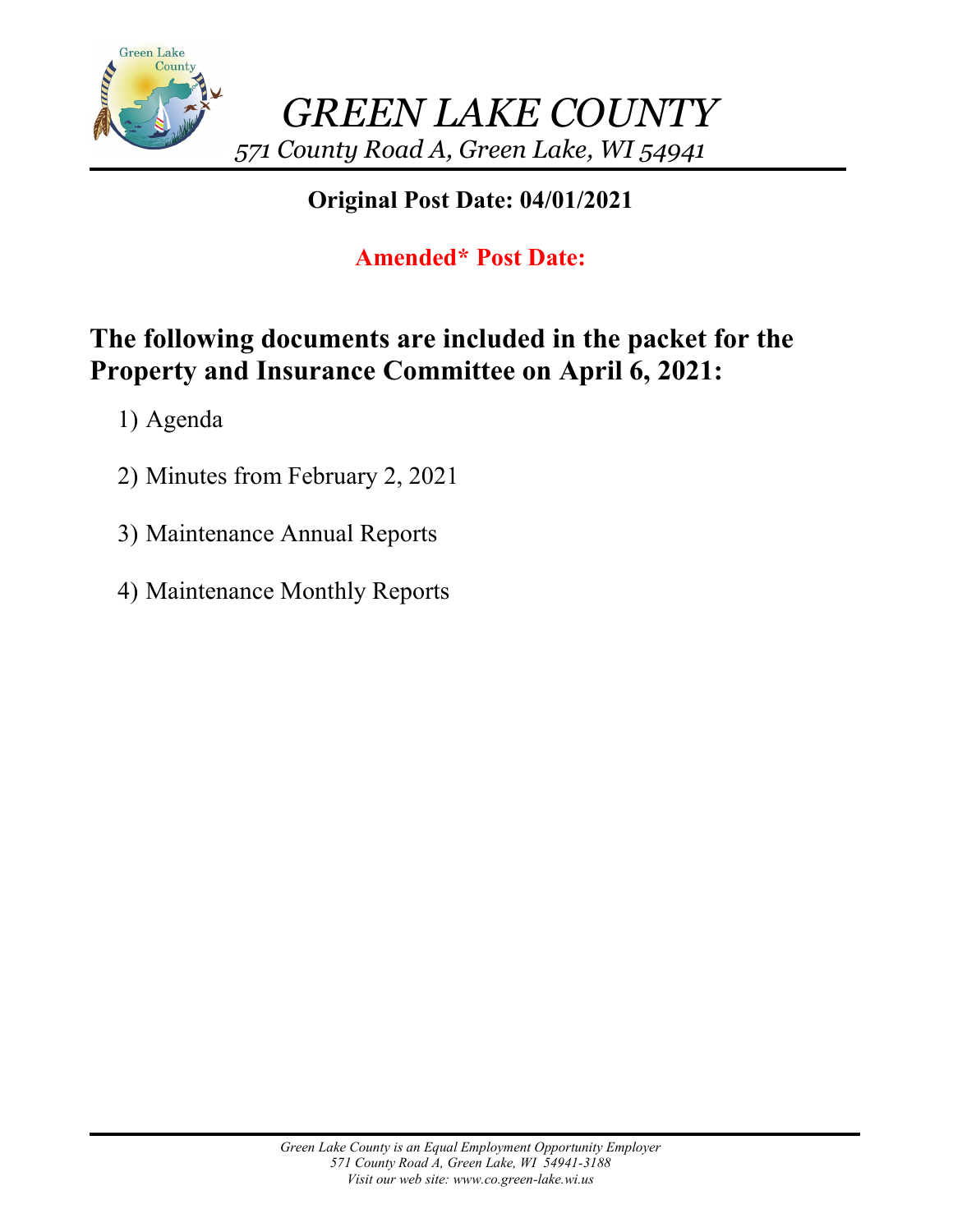

### *GREEN LAKE COUNTY OFFICE OF THE COUNTY CLERK*

 *Elizabeth Otto Office: 920-294-4005 County Clerk FAX: 920-294-4009*

| <b>Property &amp; Insurance Committee</b><br><b>Meeting Notice</b><br>Date: April 6, 2021 Time: 4:30 PM<br>Location: Government Center, County Board Room, 571 County Road A, Green Lake WI<br><b>AGENDA</b> |  |  |  |                                                                                                                                                              |                                                                                                                                                                                                                                                                                                                                                                                                                                                                                                                                                                                                                                                                                                                                                                                                                                                                                                                                                                                                                                                                                                  |
|--------------------------------------------------------------------------------------------------------------------------------------------------------------------------------------------------------------|--|--|--|--------------------------------------------------------------------------------------------------------------------------------------------------------------|--------------------------------------------------------------------------------------------------------------------------------------------------------------------------------------------------------------------------------------------------------------------------------------------------------------------------------------------------------------------------------------------------------------------------------------------------------------------------------------------------------------------------------------------------------------------------------------------------------------------------------------------------------------------------------------------------------------------------------------------------------------------------------------------------------------------------------------------------------------------------------------------------------------------------------------------------------------------------------------------------------------------------------------------------------------------------------------------------|
|                                                                                                                                                                                                              |  |  |  | Committee<br><b>Members</b><br>David Abendroth, Chair<br><b>Charles Buss</b><br>Patti Garro<br>Richard Trochinski<br>Keith Hess<br>Elizabeth Otto, Secretary | Call to Order<br>1.<br>Certification of Open Meeting Law<br>Pledge of Allegiance<br>3.<br>Approval of Minutes: 02/02/2021<br>4.<br>5.<br><b>Public Comment</b><br>Discuss indemnification for snow mobile easement property owner<br>6.<br>7. Annual Maintenance Report<br>8.<br>Maintenance Report<br>• Buildings and Grounds Report<br>• Monthly Activities<br>9. Committee Discussion<br>• Future Meeting Dates: Regular Meeting 05/04/2021 at 4:30 PM<br>• Future Agenda items for action & discussion<br>10. Adjourn<br>Due to the COVID-19 pandemic, this meeting will be conducted and available<br>through in person attendance (6 ft. social distancing and face masks are required)<br>or audio/visual communication. Remote access can be obtained through the<br>following link:<br>Topic: Property and Insurance<br>Time: Apr 6, 2021 04:30 PM Central Time (US and Canada)<br>Join Zoom Meeting<br>https://zoom.us/j/95244625366?pwd=MS84Zk53elpsMjRXTU5sTE9zSEEzUT09<br>Meeting ID: 952 4462 5366<br>Passcode: 346286<br>Dial by your location<br>$+1$ 929 436 2866 US (New York) |
|                                                                                                                                                                                                              |  |  |  |                                                                                                                                                              | +1 301 715 8592 US (Washington DC)<br>+1 312 626 6799 US (Chicago)<br>Kindly arrange to be present, if unable to do so, please notify our office. Sincerely, Elizabeth Otto, County Clerk                                                                                                                                                                                                                                                                                                                                                                                                                                                                                                                                                                                                                                                                                                                                                                                                                                                                                                        |

**Please note: Meeting area is accessible to the physically disabled. Anyone planning to attend who needs visual or audio assistance, should contact the County Clerk's Office, 294-4005, not later than 3 days before date 0f the meeting.**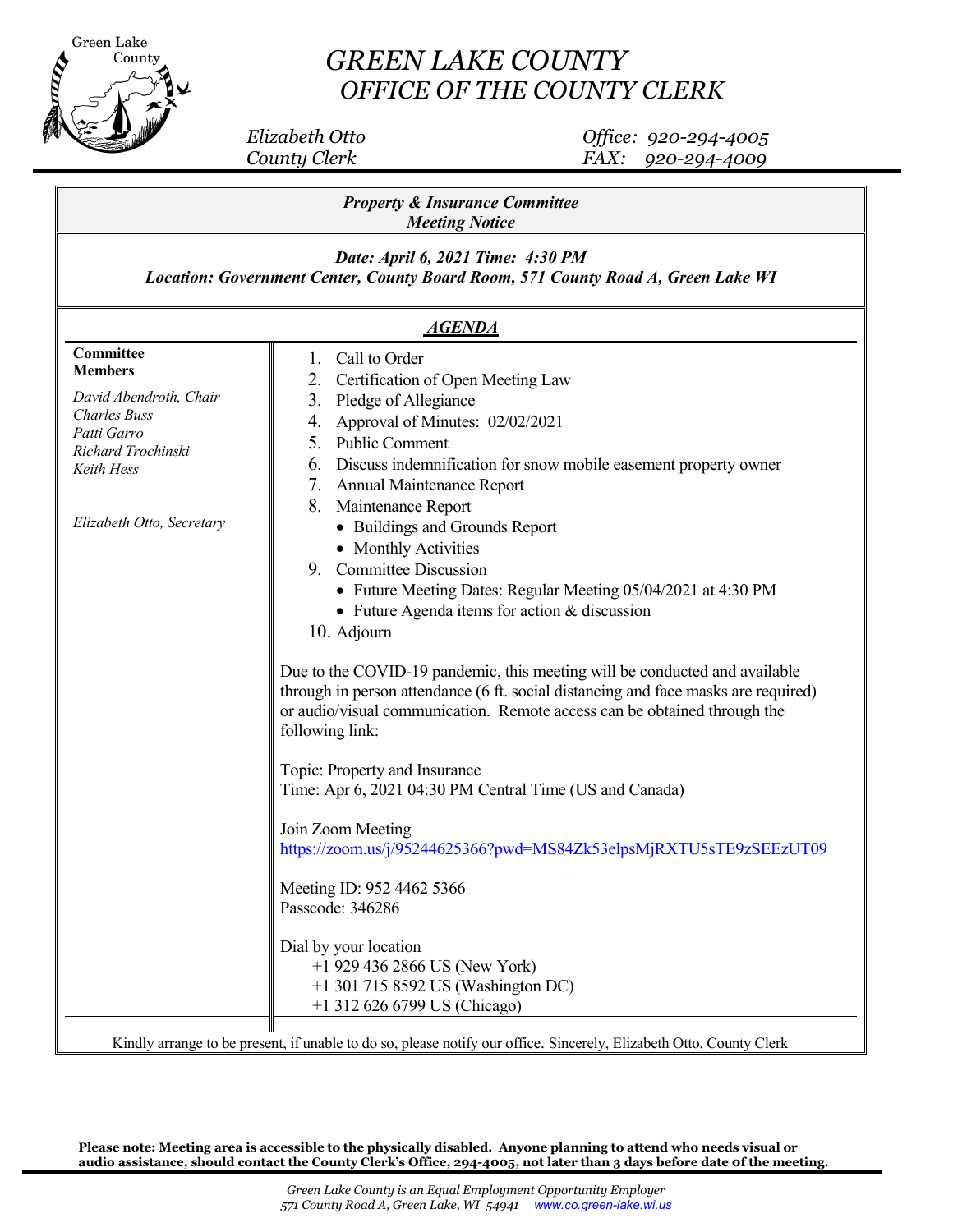#### **PROPERTY AND INSURANCE COMMITTEE February 2, 2021**

The meeting of the Property and Insurance Committee was called to order by Chair Abendroth on Tuesday, February 2, 2021 at 4:30 PM in the Green Lake County Board Room, Green Lake County Government Center, 571 County Road A, Green Lake, WI. The meeting was held both in person and via Zoom due to the COVID-19 pandemic. Requirements of the open meeting law were certified as being met. The pledge of allegiance was recited.

Present: Dave Abendroth **Absent: Patti Garro**  Keith Hess Chuck Buss Richard Trochinski (Zoom)

Other County employees present: Cathy Schmit, County Administrator (Zoom); Harley Reabe, County Board Chair; Scott Weir, Maintenance Supervisor; Matt Vandekolk, Chief Deputy; Barry Mashuda, Highway Commissioner; Liz Otto, County Clerk; Sheriff Mark Podoll; Gene Thom, Supervisor #19

#### **MINUTES**

*Motion/second (Buss/Abendroth)* to approve the minutes of November 3, 2020. Motion carried with no negative vote.

#### **PUBLIC COMMENT** - None

#### **PURCHASING REQUESTS FOR HIGHWAY KIOSK REPLACEMENT FOR SCALES**

Highway Commissioner Barry Mashuda explained the problems with the current scales and stated that the Highway Department is recommending approval of Option #2 from Cream City Scale for \$16,976. The Highway Committee has approved that quote.

*Motion/second (Buss/Trochinski)* to approve the quote from Cream City Scale for \$16,976. Motion carried with no negative vote.

#### **SNOWMOBILE CLUB REROUTE**

Maintenance Supervisor Scott Weir stated that the Berlin River Riders snowmobile club requested the use of a small portion of the Government Center property for their snowmobile trail this year. No objection from the committee.

#### **OVERVIEW AND UPDATE OF COUNTY INSURANCE POLICIES**

County Clerk Liz Otto provided the committee with 5 years of insurance costs dating back to 2017. Discussion held.

### **DISCUSSION REGARDING FLEET VEHICLES**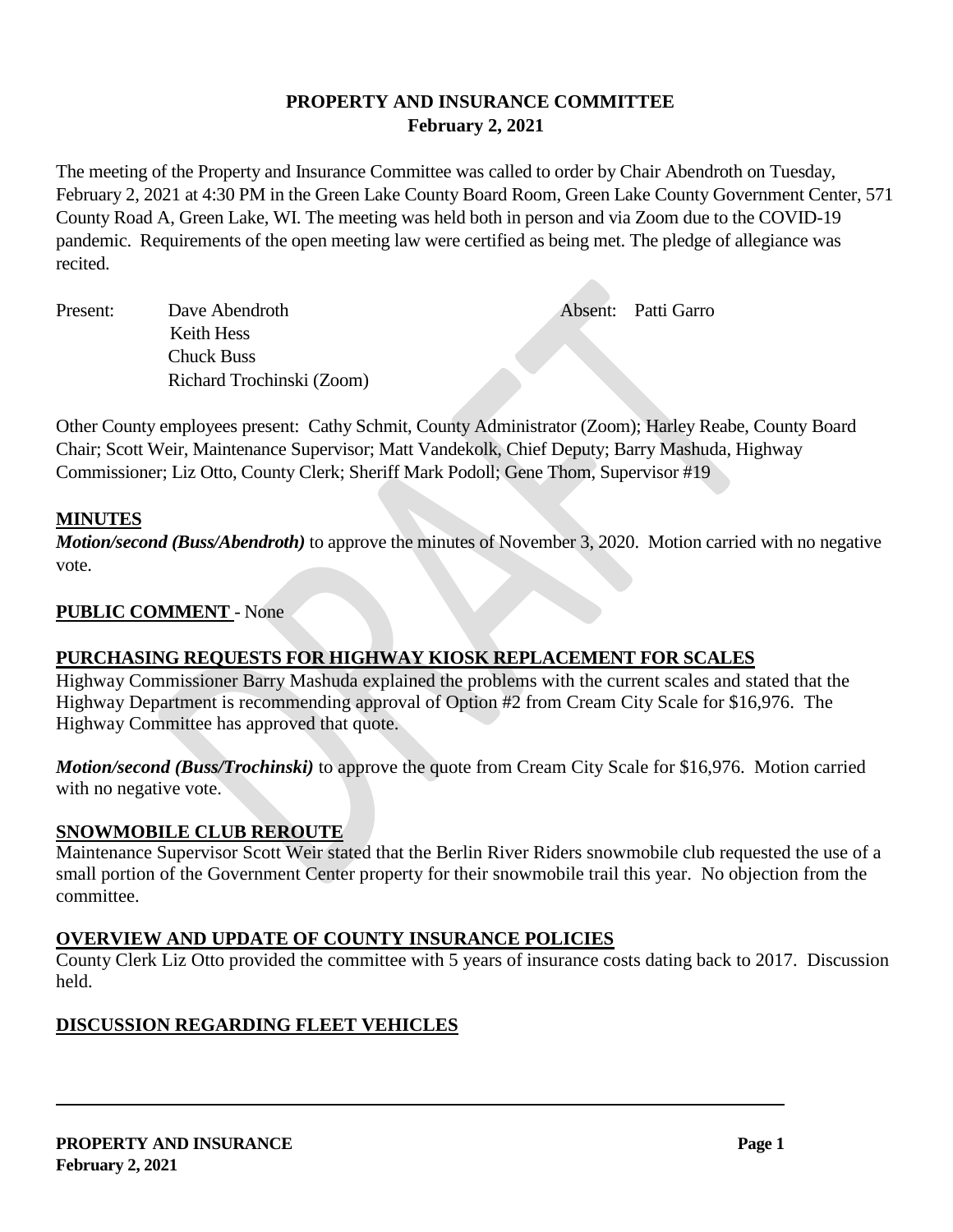County Administrator Cathy Schmit stated that the leased vehicles are charged on a monthly basis. She outlined a history of mileage reimbursement to employees versus the cost of the vehicles. Sheriff Podoll commented on the leased vehicles in his department and stated that the true savings should be realized when the vehicles are traded in.

#### **MAINTENANCE REPORT**

- $\bullet$  Building and Grounds Report no discussion or questions
- $\bullet$  Monthly Activities no updates

#### **COMMITTEE DISCUSSION**

**Future Meeting Date:** March 2, 2021 at 4:30 PM. **Future Agenda items for action & discussion:**

#### **ADJOURNMENT**

Chair Abendroth adjourned the meeting at 4:50 PM.

Submitted by,

Liz Otto County Clerk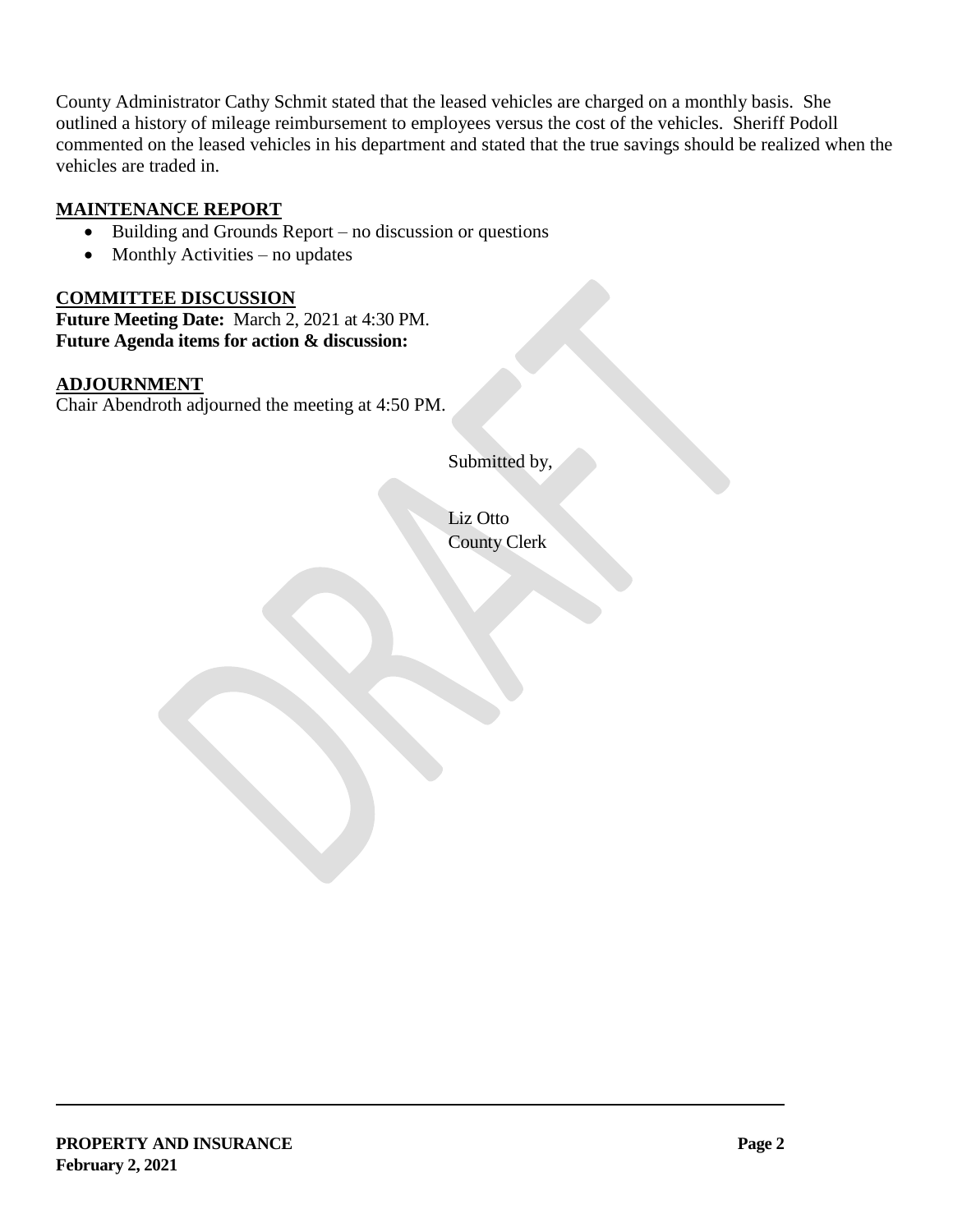#### **571 COUNTY ROAD A**

|                                                      | 2018     | 2020     |
|------------------------------------------------------|----------|----------|
| Trash/Recycle                                        | 7963.01  | 6539.69  |
| Pest Control                                         | 1101.87  | 1467.5   |
| Contracted Services (FRI-Janitorial)                 | 11581.26 | 7868.88  |
| Mandated Inspections/Service Contracts               |          |          |
| Elevator Inpection                                   | 570      | 570      |
| Star Fire System(ROD)                                | 1,260.00 | 630      |
| Fire Sprinler System                                 | 350      | 350      |
| Otis elevator                                        | 4566.84  | 8746.64  |
| ACC HVAC                                             | 6215     | 6215     |
| Fire Suppression (Jail Kitchen)                      | 268.4    | 268.4    |
| Portable Fire Extingushers                           | 458.85   | 227.34   |
| Permits to Operate                                   | 300      | 300      |
| <b>Water Conditioning</b>                            | 2609.14  | 2842     |
| Grounds/Grounds Improvements                         | 6666.69  | 4768.86  |
| Janitorial Supplies/Equipment                        | 10263.15 | 12504.63 |
| <b>HVAC Corrections (Jail)</b>                       | 7648.03  | 3096.37  |
| HVAC Govt. Center/HHS/Justice Center                 | 3622.96  | 9494.04  |
| (Includes control/software upgrade to entire system) |          |          |
| Plumbing Corrections (Jail)                          | 2964.81  | 575.35   |
| Plumbing Govt. Center/HHS/Justice Center             | 260.02   | 256.66   |
| Electrical Corrections (Jail)                        | 753.09   | 1799.77  |
| Electrical Govt. Center/HHS/Justice Center           | 1516.64  | 984.45   |
| <b>Building Repairs Interior/Exterior</b>            |          |          |
| Corrections (Jail)                                   | 2481.68  | 753.24   |
| <b>Building Repairs Interior/Exterior</b>            |          |          |
| Govt. Center/HHS/Justice Center                      | 501.69   | 781.39   |
| Trash/Recycle Units                                  | 0        | 1600.59  |
| <b>Elevator Repairs</b>                              | 0        | 2803.68  |
| <b>Exterior Window Cleaning</b>                      | 1450     | 1575     |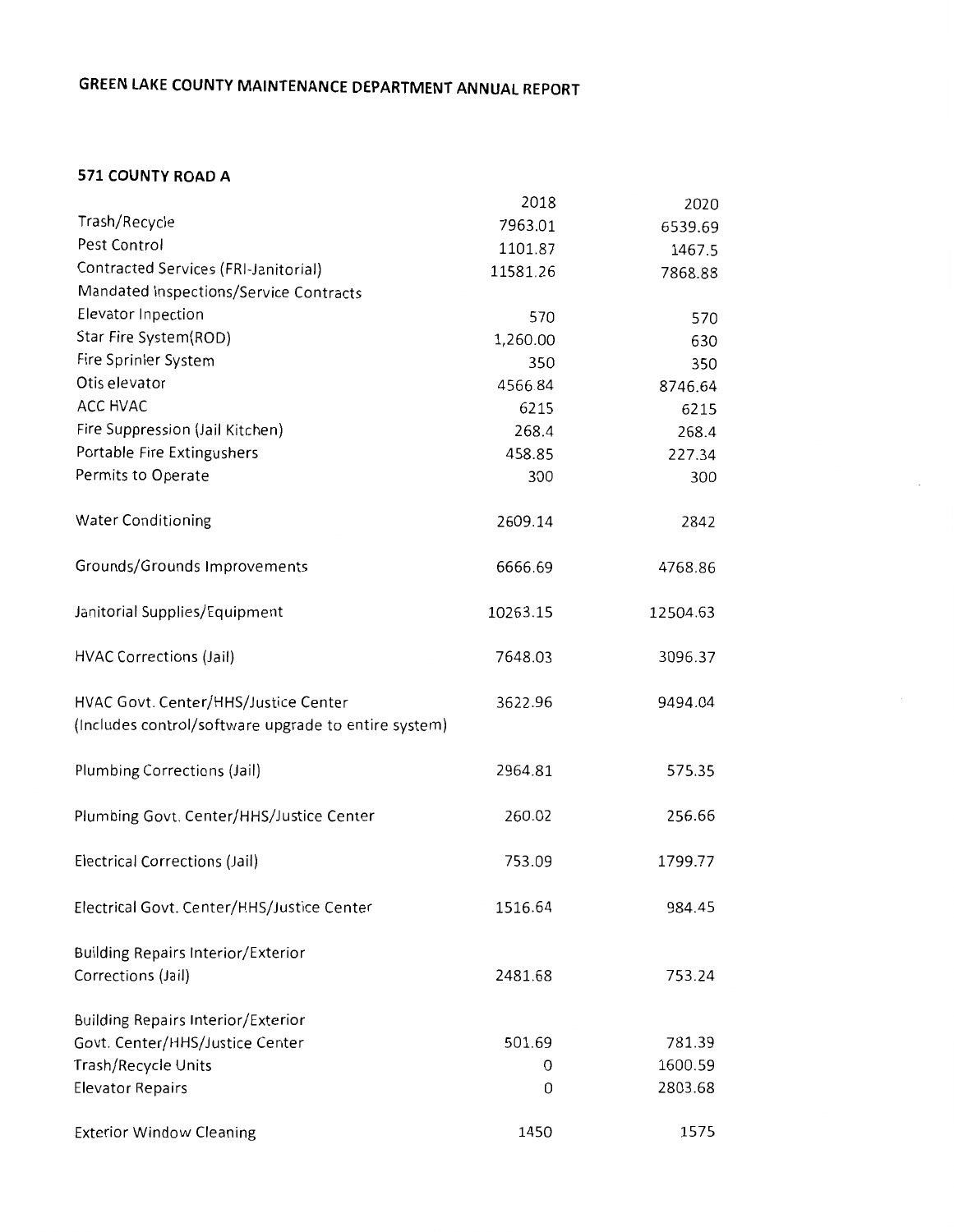| <b>Fire Supression Repairs</b>                   | $\mathbf 0$      | 460     |
|--------------------------------------------------|------------------|---------|
| Covid Related Non Cleaning                       | $\boldsymbol{0}$ | 806.17  |
| <b>LAKE STEEL STREET</b>                         |                  |         |
| <b>FOOD PANTRY</b>                               |                  |         |
| <b>HVAC</b>                                      | 51.35            | 792.23  |
| Electrical                                       | 33.32            | 0       |
| Plumbing                                         | 41.58            | 120.7   |
| <b>Building Repairs Interior/Exterior</b>        | 291.99           | 148.11  |
| Grounds/Grounds Improvement                      | 474.33           | 1043.97 |
| <b>MAINTENANCE/PARKS AREAS</b>                   |                  |         |
| <b>HVAC</b>                                      | 161.92           | 0       |
| Electrical                                       | 74.25            | 0       |
| Plumbing                                         | 0                | 0       |
| <b>Building Repairs Interior/Exterior</b>        | 0                | 143     |
| Grounds/Grounds Improvements                     | $\overline{0}$   | 0       |
| <b>FRI</b>                                       | 195.36           | 31.4    |
| <b>Training</b>                                  | 167.09           | 0       |
| PPE                                              | 894.59           | 1429.4  |
| Maintenance Tools/Consuables                     | 2274.16          | 2429.57 |
| Vehicle/Equipment Maintenance                    | 4930.62          | 2936.99 |
| <b>RADIO TOWERS</b>                              |                  |         |
| <b>Generators System Repairs and Maintennace</b> | 1075.93          | 661.27  |
| Buildings/Grounds/Fuel                           | 2155.54          | 1819.29 |
| Maintenance Fuel General                         | 1402.1           | 1632.4  |
| Cell Phones                                      | 517.37           | 1020.54 |
| <b>Office Supplies/Print Management</b>          | 141.37           | 61.63   |
|                                                  |                  |         |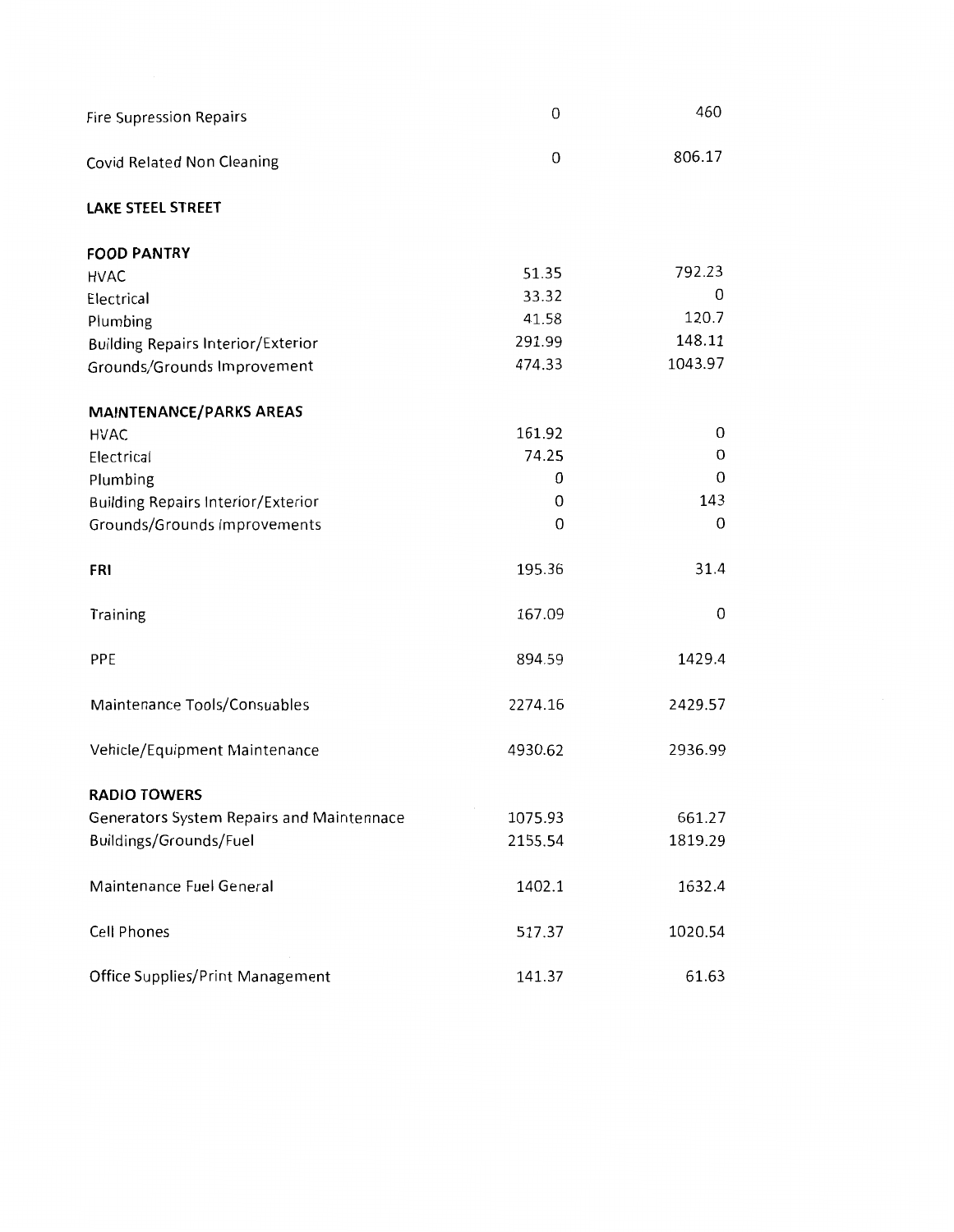March 02, 2021 Property & Insurance Committee Monthly Report Green Lake County Maintenance Department

571 County Road A

Replaced 24" lamp in fixture jail elevator - Corrections Request to repair hot water button rec. #6 / Found hot water valve turned off- Corrections Adjusted pre book intake door per request - Corrections Removed welded to wall interview table in booking per request - Corrections Replaced 2 4' T-5 lamps in fixture walk in cooler/jail kitchen - Corrections Request to check error code on dryer (near sink) jail laundry/shows overheating/advised to schedule vendor for CB diagnostic - Corrections Outlet would not power up after skytron was utilized in education teachers office request to check/found wire nut and wire fused together/ replaced-advised not to use skytron on this receptacle - Corrections Tighten vac breaker on toilet C7 - Corrections High urgency request to fix shower in unit K water will not shut off/found foreign plastic pc. Jammed in button to keep button depress for water to continually run - Corrections Re attached Formica strip on top of swing door jail intake/booking neat finger print station - Corrections Replaced flush diaphragm Unit A back toilet  $-$  Corrections Tighten vac breakers on toilet BS - Corrections Install mount and monitor for new security system - Communications Relocated TV and mount - Communications Replaced power pak patrol office lighting  $-$  SO Want to move printer to different location at security desk/ request to drill hole through cinder and mason block wall for network and power cord access  $-$  SO Enlarged access areas in desk for network and power cords for new security system sheriff's office  $-$  SO Enlarged access areas in desk for network and power cords for new security system chief deputy office so Moved environments in open office area LUZP Moved environments in room #1913 - Corp. C. Installed mount and wide screen monitor for new security system in reception office - HHS Replaced expired transformer and compressor start capacitor on HP 1.23 services office 2121- HHS Request to clean blood out of carpet after staff tripped over open file drawer office #1133 - HHS Installed mount and monitor for new security system - reception area - HHS Installed new led safety lighting and switch module on snow blower unit Scheduled Maintenance performed General Maintenance performed

500 Lake Steel Street

Cut sub pump pit in concrete floor for water removal in parking area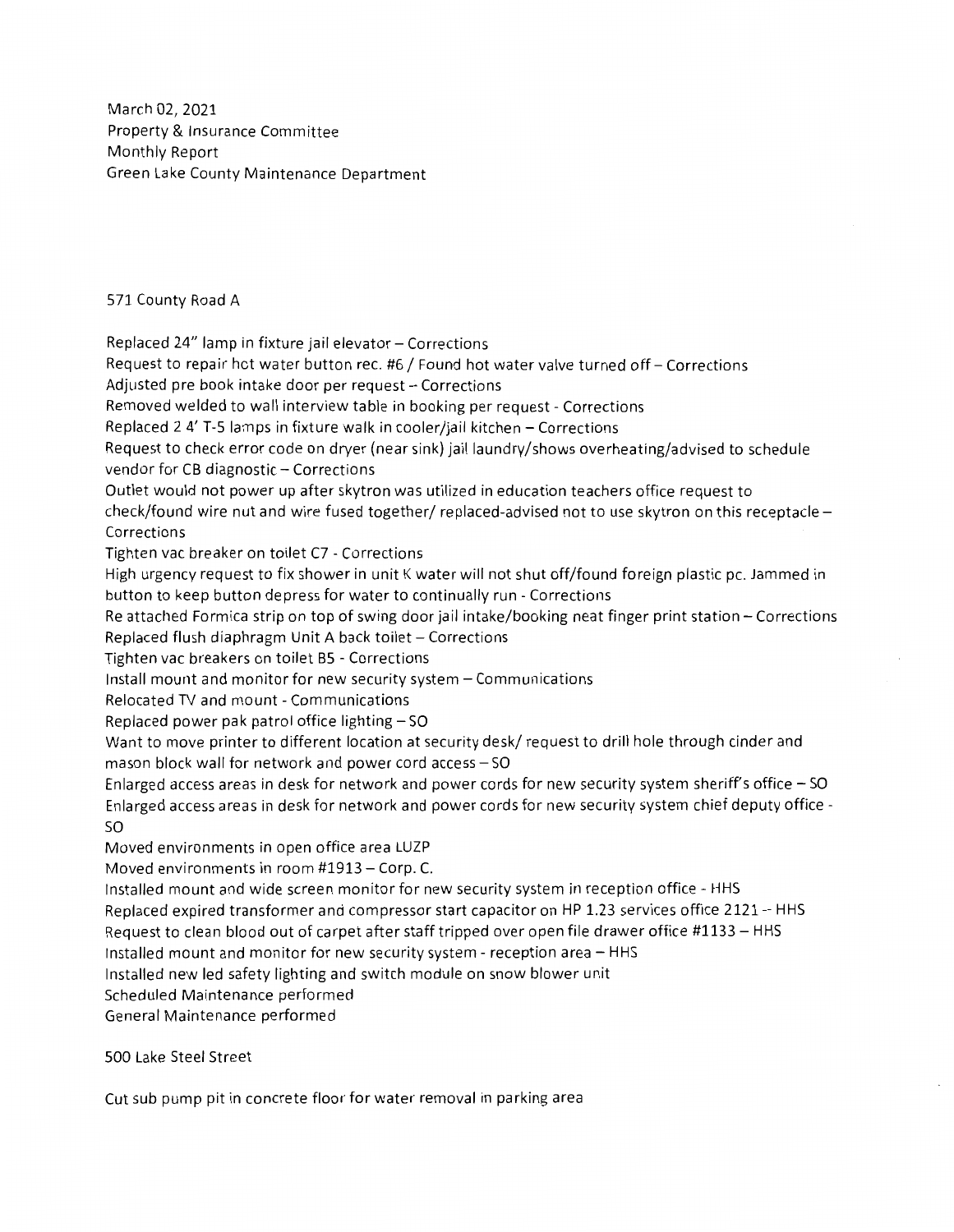Installed sub pump/temporary discharge line /electric in sub pump pit Scheduled Maintenance performed General Maintenance performed

Tower Sites

Princeton-Turned in damaged (bent) lock to communications waiting for replacement-This was for door in fence around tower building Markesan Kingston-snowplow 3 Green Lake-snowplow 3 Berlin Scheduled Maintenance performed General Maintenance performed

Fox River Industries

Checked power outages in certain areas in facility per request-Found no power to middle lag in main disconnect panel B/A (three phase)-advised to call power company probable fuse arm failure on pole.

Submitted by:

Scott Alei

Maintenance Director/Parks & Recreation Director Green Lake County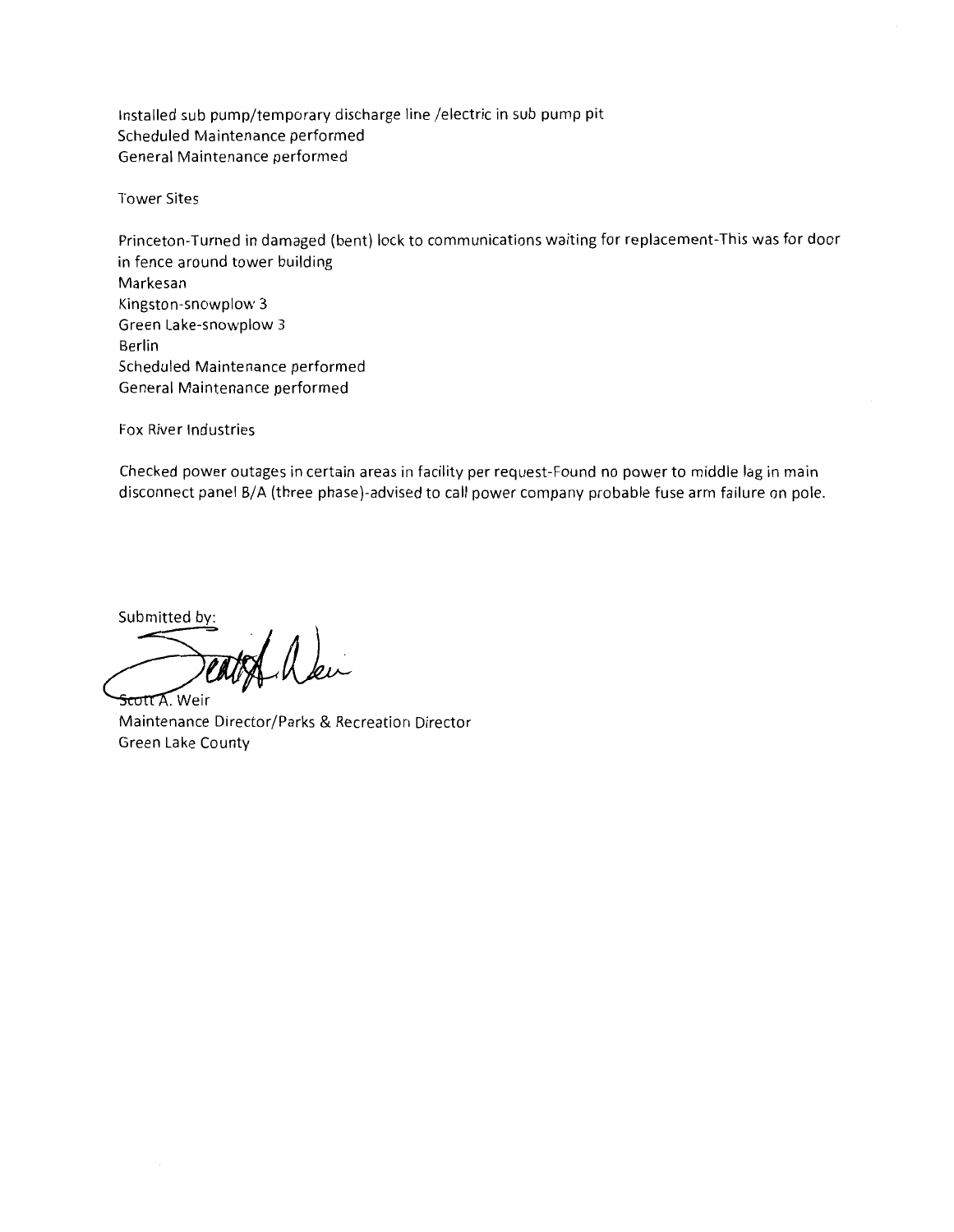April 06, 2021 Property & Insurance Committee Monthly Report Green Lake County Maintenance Department

571 County Road A

Replaced 2 bulbs in light fixture Unit D - Corrections Replaced cold water cartridge master control staff restroom - Corrections Replaced missing security screw in towel holder Unit A - Corrections Converted light fixture to LED Unit M restroom area - Corrections Replaced lamps in light fixture staff restroom kitchen - Corrections Cleaned sink drain Rec #5 - Corrections Repaired hot water handle master control staff sink- Corrections Replaced lamp in light fixture right side of dishwasher - Corrections Request to repair track for north shower states is loose/checked all was secure - Corrections Converted light fixture to LED above sink in bathroom Unit J - Corrections Replaced ballast in light fixture ISO cell #1 above door - Corrections Request to replace 2 lamps track lighting/checked fixture loose due to ornament hanging hooks affixed to all fixtures weight from ornaments caused loose connection/while repairing retro all fixtures with LED lamps - Communications Installed under desk pc holder for security desk - SO Cleaned up/disposed of oil dry that was applied for gas leak from HHS staff personal vehicle HHS parking area first row  $-$  HHS Replaced broken return spring housing on door handle/staff secondary entrance - HHS Replaced ballast in fixture room #1155 - HHS Set up tables in screening room per request - HHS Replaced lamp in task light west desk work area - IT Ordered assembled installed additional sneeze guards Courtroom A- CRTS Replaced expired projector bulb courtroom  $2 - CRTS$ Removed office chair per request - CC General Maintenance performed Scheduled Maintenance performed

Lake Steel Street

General Maintenance performed Scheduled Maintenance performed

Tower Sites

Princeton Markesan Kingston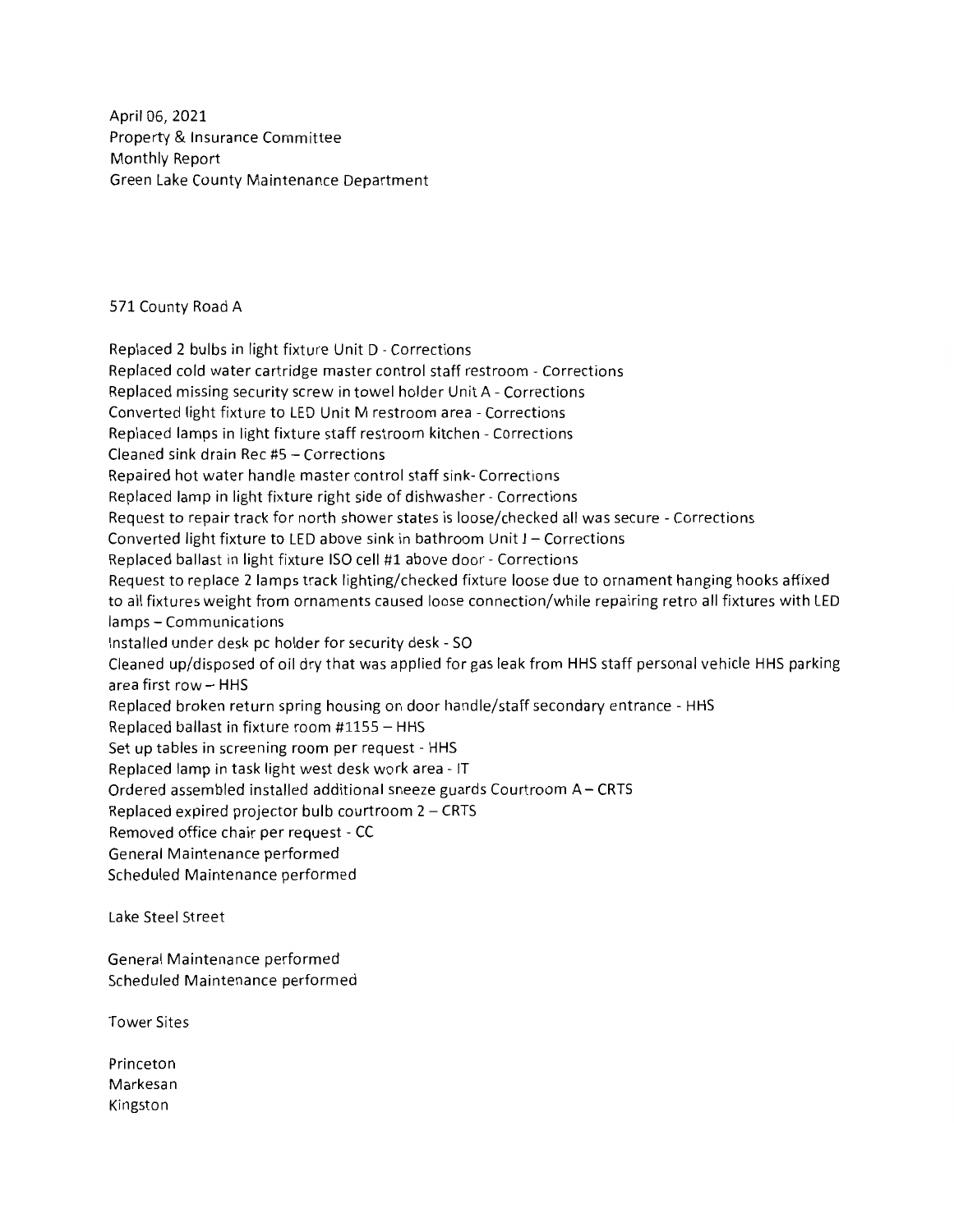Berlin Green Lake General Maintenance performed Scheduled Maintenance performed

FRI Request to check rattling noise coming from air Compressor

Submitted by:

TND

Scott A. Weir Maintenance Director Parks & Recreation Director Green Lake County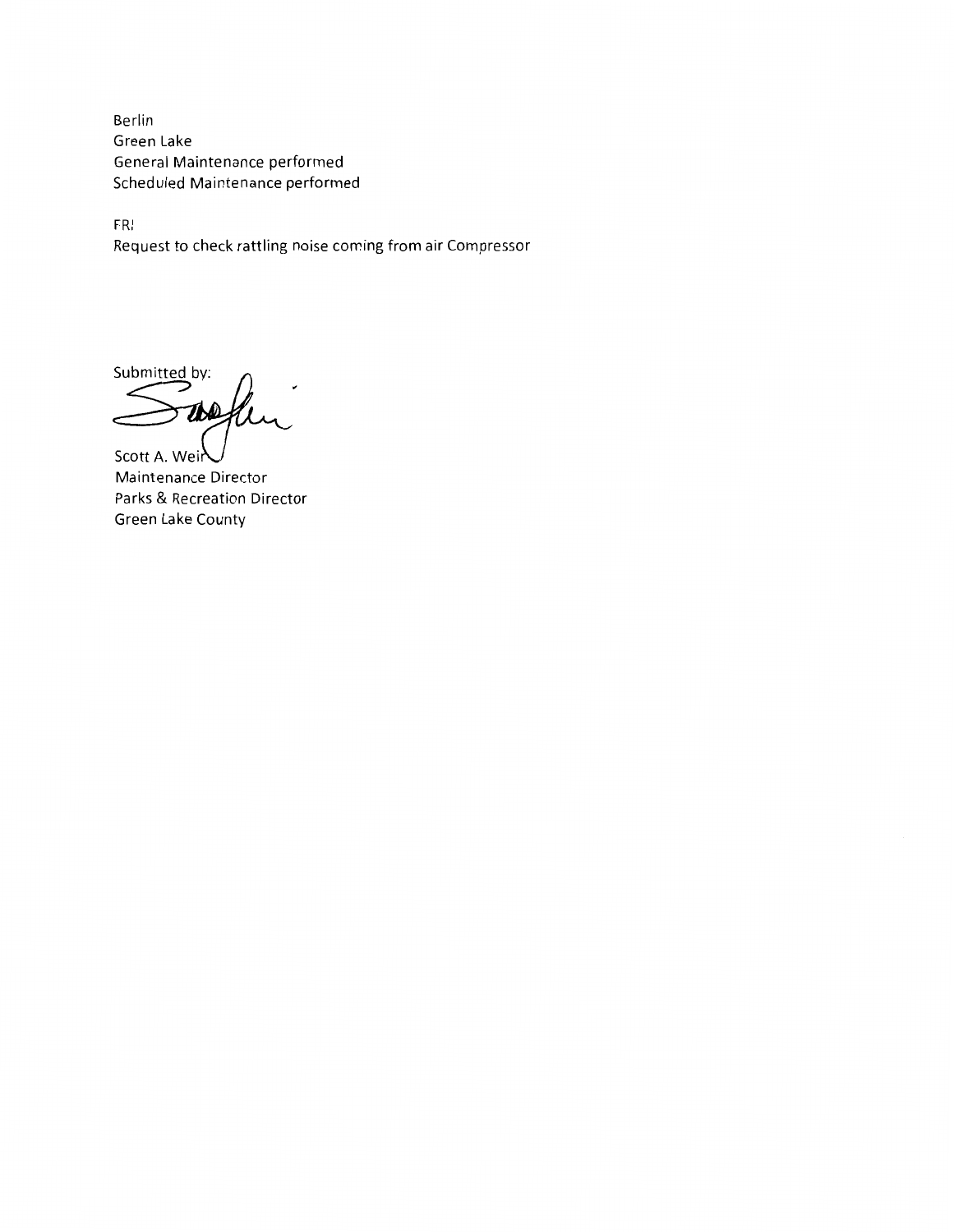March 02, 2021 Property & Insurance Committee Monthly Report Green Lake County Maintenance Department

571 County Road A

Replaced 24" lamp in fixture jail elevator - Corrections Request to repair hot water button rec. #6 / Found hot water valve turned off- Corrections Adjusted pre book intake door per request - Corrections Removed welded to wall interview table in booking per request - Corrections Replaced 2 4' T-5 lamps in fixture walk in cooler/jail kitchen - Corrections Request to check error code on dryer (near sink) jail laundry/shows overheating/advised to schedule vendor for CB diagnostic - Corrections Outlet would not power up after skytron was utilized in education teachers office request to check/found wire nut and wire fused together/ replaced-advised not to use skytron on this receptacle - Corrections Tighten vac breaker on toilet C7 - Corrections High urgency request to fix shower in unit K water will not shut off/found foreign plastic pc. Jammed in button to keep button depress for water to continually run - Corrections Re attached Formica strip on top of swing door jail intake/booking neat finger print station – Corrections Replaced flush diaphragm Unit A back toilet - Corrections Tighten vac breakers on toilet BS - Corrections Install mount and monitor for new security system - Communications Relocated TV and mount - Communications Replaced power pak patrol office lighting  $-$  SO Want to move printer to different location at security desk/ request to drill hole through cinder and mason block wall for network and power cord access - SO Enlarged access areas in desk for network and power cords for new security system sheriffs office - **SO**  Enlarged access areas in desk for network and power cords for new security system chief deputy office so Moved environments in open office area LUZP Moved environments in room #1913 - Corp. C. Installed mount and wide screen monitor for new security system in reception office - HHS Replaced expired transformer and compressor start capacitor on HP 1.23 services office 2121- HHS Request to clean blood out of carpet after staff tripped over open file drawer office #1133 - HHS Installed mount and monitor for new security system - reception area - HHS Installed new led safety lighting and switch module on snow blower unit Scheduled Maintenance performed

General Maintenance performed

500 Lake Steel Street

Cut sub pump pit in concrete floor for water removal in parking area